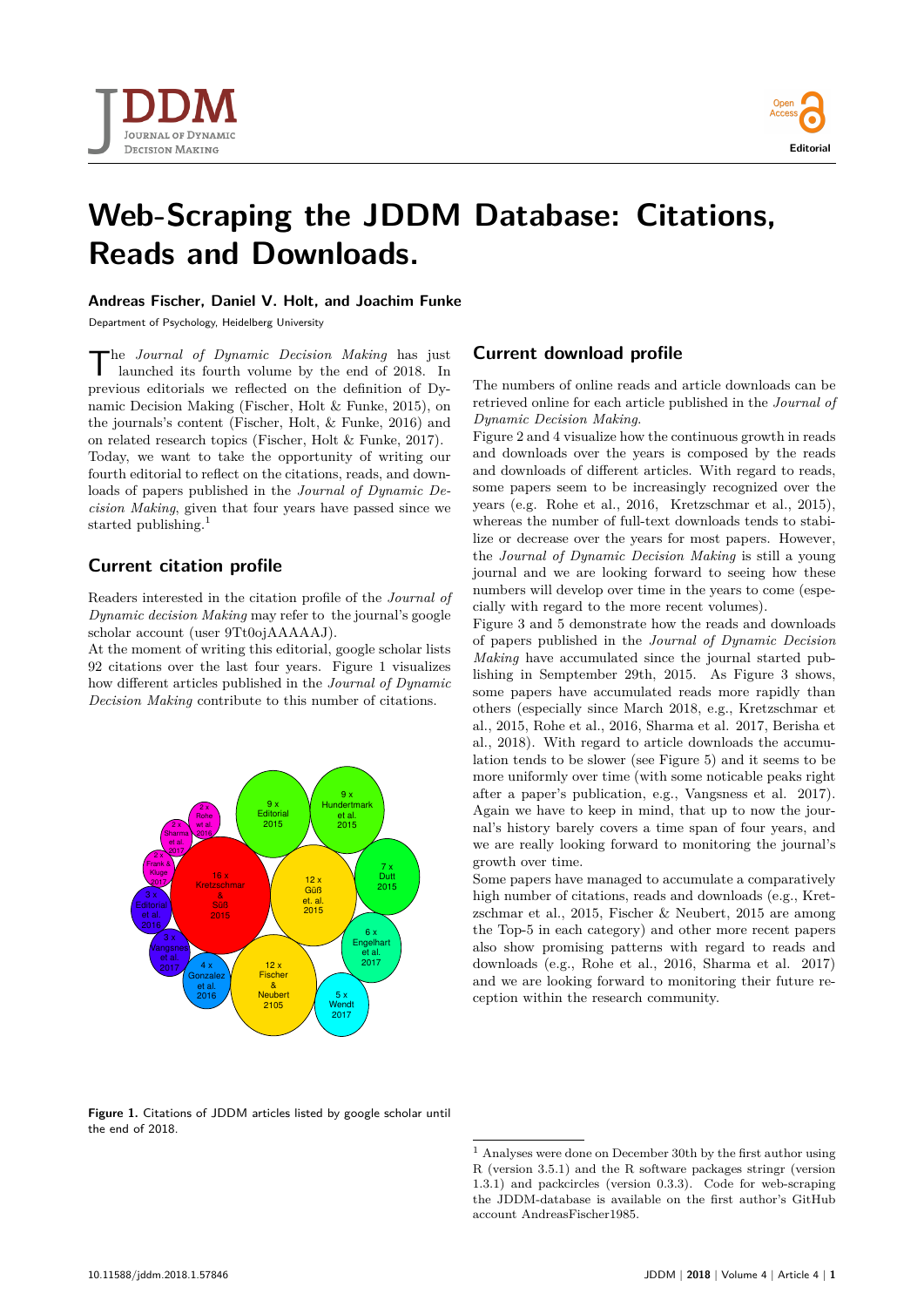

## **Article reads per year**

**Figure 2.** Reads since the journal's launch in 2015.



## **Accumulation of article reads over time**

**Figure 3.** Accumulation of reads since the journal's launch in 2015.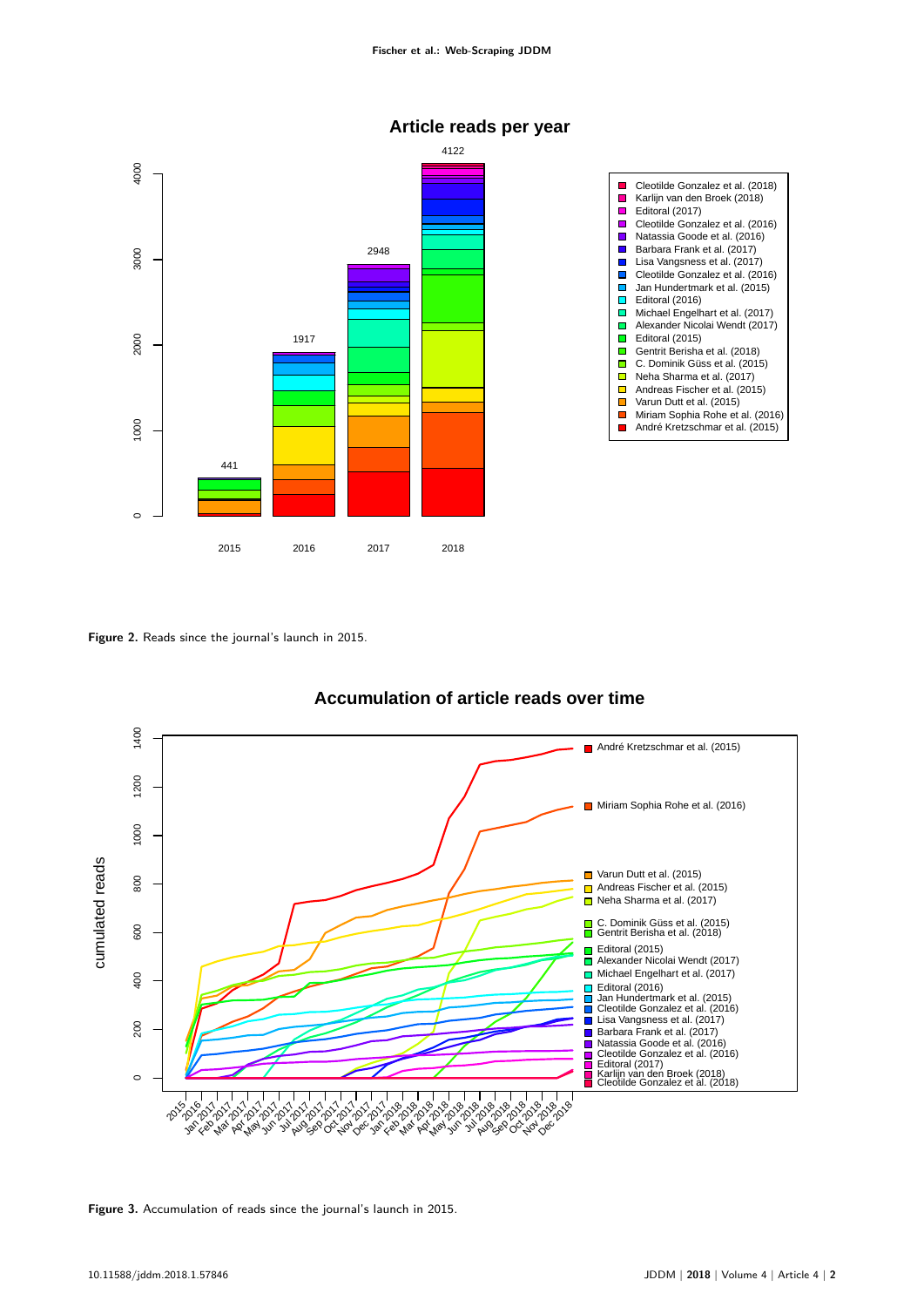

### **Article downloads per year**

**Figure 4.** Downloads since the journal's launch in 2015.



## **Accumulation of article downloads over time**

**Figure 5.** Accumulation of downloads since the journal's launch in 2015.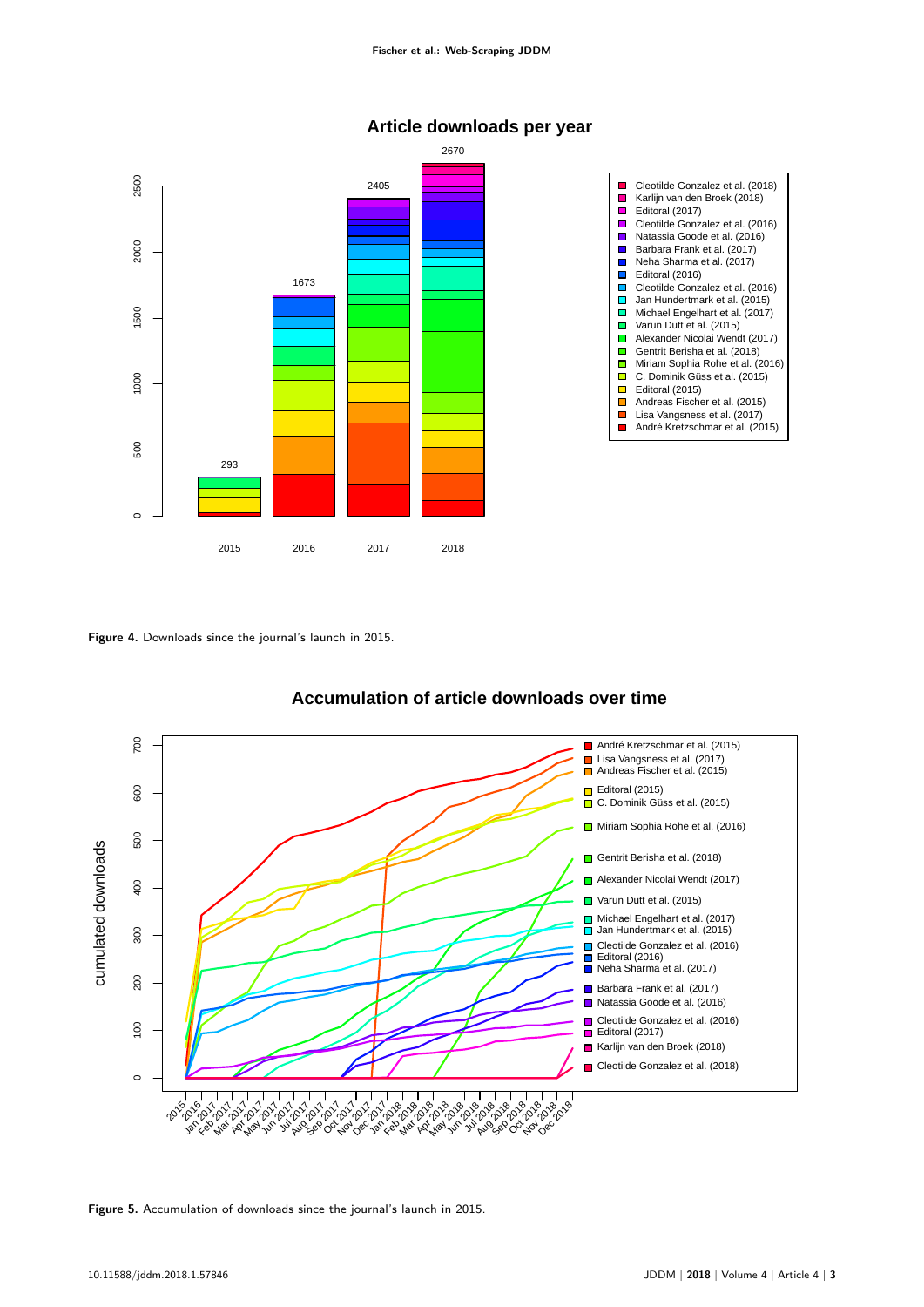#### **Announcements**

After many years of research on Complex Problem Solving and Dynamic Decision Making Joachim Funke, founding member of the *Journal of Dynamic Decision Making*, will retire. in his stead, Wolfgang Schoppek from the University of Bayreuth will leave the editorial board and join our editorial team.

We would like to thank all our reviewers and this year's guest editor Anna-Lena Schubert, who did a great job in improving the quality of submissions:

- Jens Beckmann (Durham University, United Kingdom),
- Dietrich Dörner (University of Bamberg, Germany),
- Helen Fischer (Heidelberg University, Germany),
- Joachim Funke (Heidelberg University, Germany),
- Cleotilde Gonzalez (Carnegie Mellon University, United States),
- Annette Kluge (University of Bochum, Germany),
- André Kretzschmar (University of Tuebingen, Germany)
- Stephan Kröner (University of Erlangen-Nuremberg, Germany),
- Wolfgang Schoppek (Bamberg University, Germany),
- Anna-Lena Schubert (guest editor from Heidelberg University, Germany),
- David A. Tobinski (University of Duisburg-Essen, Germany).

We also would like to thank the members of our editorial board for their ongoing support of the *Journal of Dynamic Decision Making*.

- Jens F. Beckmann (Durham University, United Kingdom),
- Benő Csapó (University of Szeged, Hungary),
- Dietrich Dörner (University of Bamberg, Germany),
- Cleotilde Gonzalez (Carnegie Mellon University, United States),
- C. Dominik Güss (University of North Florida, United States),
- Oswald Huber (Université de Fribourg, Switzerland),
- Annette Kluge (University of Bochum, Germany),
- Stephan Kröner (University of Erlangen-Nuremberg, Germany),
- Gyöngyvér Molnár (University of Szeged, Hungary),
- Magda Osman (Queen Mary University of London, United Kingdom),
- Wolfgang Schoppek (University of Bayreuth, Germany),
- David A. Tobinski (University of Duisburg Essen, Germany).

Finally, we would like to encourage all researchers working in the field of Dynamic Decision Making to contribute their work to our journal - be it original research, theoretical contributions, replication studies or opinion articles.

There are many reasons to choose the *Journal of Dynamic Decision Making* (JDDM) as your outlet, such as

- the short time between submission, peer review, and final publication;
- currently (and hopefully in the future) no article processing fees;
- open-access to your articles for researchers worldwide;
- the possibility to add supplementary material;
- easy citation and direct access to articles with Digital Object Identifiers (DOIs); and
- high visibility of published articles through listing in the Directory of Open Access Journals (DOAJ) and Google Scholar.

Moreover, Heidelberg University Library as the host of JDDM has sustainably operated for more than 625 years. We are therefore confident that articles published in JDDM will remain freely accessible for decades (if not centuries) to come!

**Declaration of conflicting interests:** The authors declare they have no conflict of interests.

**Author contributions:** The first author did the analyses and wrote most parts of the manuscript.

**Handling editor:** Andreas Fischer

**Copyright:** This work is licensed under a Creative Commons Attribution-NonCommercial-NoDerivatives 4.0 International License.

**Citation:** Fischer, A., Holt, D. V., & Funke, J. (2018). Web-Scraping the JDDM Database: Citations, Reads and Downloads. Journal of Dynamic Decision Making, 4, 4. [DOI: jddm.2018.1.57846](https://doi.org/10.11588/jddm.2018.1.57846)

**Published:** 31 Dec 2018